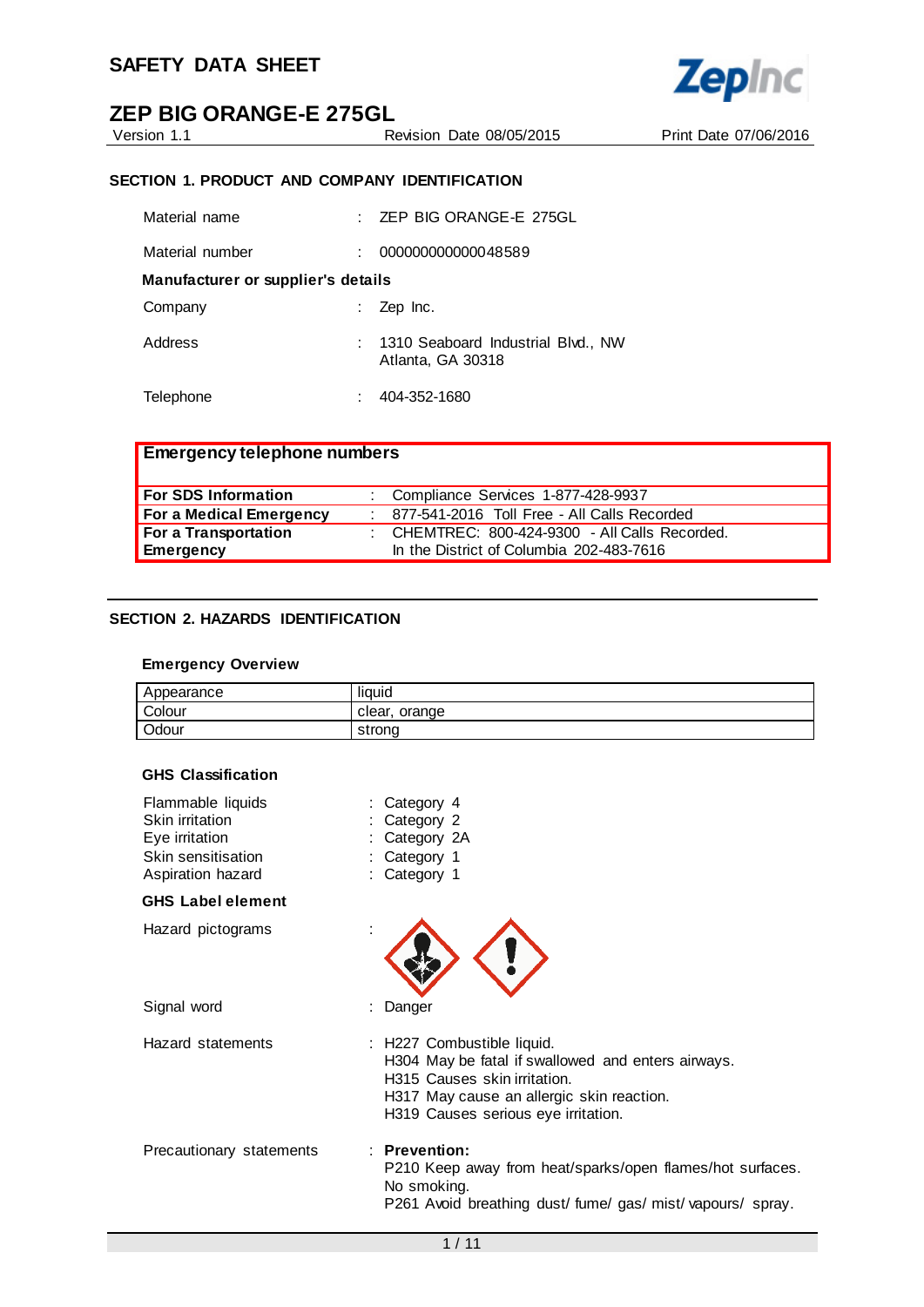

| Version 1.1                     | Revision Date 08/05/2015                                                                                                                                                                                                                                                                                                                                                                                                                                                                                                                                                                                                                                                                                                                                                                                                                                                                                                                                                                                                                                                                   | Print Date 07/06/2016 |
|---------------------------------|--------------------------------------------------------------------------------------------------------------------------------------------------------------------------------------------------------------------------------------------------------------------------------------------------------------------------------------------------------------------------------------------------------------------------------------------------------------------------------------------------------------------------------------------------------------------------------------------------------------------------------------------------------------------------------------------------------------------------------------------------------------------------------------------------------------------------------------------------------------------------------------------------------------------------------------------------------------------------------------------------------------------------------------------------------------------------------------------|-----------------------|
|                                 | P264 Wash skin thoroughly after handling.<br>P272 Contaminated work clothing should not be allowed out of<br>the workplace.<br>P280 Wear protective gloves/ eye protection/ face protection.<br>Response:<br>P301 + P310 IF SWALLOWED: Immediately call a POISON<br>CENTER or doctor/ physician.<br>P302 + P352 IF ON SKIN: Wash with plenty of soap and water.<br>P305 + P351 + P338 IF IN EYES: Rinse cautiously with water<br>for several minutes. Remove contact lenses, if present and<br>easy to do. Continue rinsing.<br>P331 Do NOT induce vomiting.<br>P333 + P313 If skin irritation or rash occurs: Get medical<br>advice/ attention.<br>P337 + P313 If eye irritation persists: Get medical advice/<br>attention.<br>P362 Take off contaminated clothing and wash before reuse.<br>P370 + P378 In case of fire: Use dry sand, dry chemical or<br>alcohol-resistant foam for extinction.<br>Storage:<br>P403 + P235 Store in a well-ventilated place. Keep cool.<br>P405 Store locked up.<br>Disposal:<br>Dispose of contents/container in accordance with local<br>regulation. |                       |
| <b>Potential Health Effects</b> |                                                                                                                                                                                                                                                                                                                                                                                                                                                                                                                                                                                                                                                                                                                                                                                                                                                                                                                                                                                                                                                                                            |                       |
| Carcinogenicity:                |                                                                                                                                                                                                                                                                                                                                                                                                                                                                                                                                                                                                                                                                                                                                                                                                                                                                                                                                                                                                                                                                                            |                       |
| <b>IARC</b>                     | No component of this product present at levels greater than or<br>equal to 0.1% is identified as probable, possible or confirmed<br>human carcinogen by IARC.                                                                                                                                                                                                                                                                                                                                                                                                                                                                                                                                                                                                                                                                                                                                                                                                                                                                                                                              |                       |
| <b>ACGIH</b>                    | No component of this product present at levels greater than or<br>equal to 0.1% is identified as a carcinogen or potential<br>carcinogen by ACGIH.                                                                                                                                                                                                                                                                                                                                                                                                                                                                                                                                                                                                                                                                                                                                                                                                                                                                                                                                         |                       |
| OSHA                            | No component of this product present at levels greater than or<br>equal to 0.1% is identified as a carcinogen or potential<br>carcinogen by OSHA.                                                                                                                                                                                                                                                                                                                                                                                                                                                                                                                                                                                                                                                                                                                                                                                                                                                                                                                                          |                       |
| <b>NTP</b>                      | No component of this product present at levels greater than or<br>equal to 0.1% is identified as a known or anticipated carcinogen<br>by NTP.                                                                                                                                                                                                                                                                                                                                                                                                                                                                                                                                                                                                                                                                                                                                                                                                                                                                                                                                              |                       |

# **SECTION 3. COMPOSITION/INFORMATION ON INGREDIENTS**

Substance / Mixture : Mixture

## **Hazardous components**

| l Chemical Name                             | CAS-No.     | Concentration [%]    |
|---------------------------------------------|-------------|----------------------|
| Distillates (petroleum), hydrotreated light | 64742-47-8  | $\vert$ >= 50 - < 70 |
| Citrus, ext.                                | 94266-47-4  | $\vert$ >= 30 - < 50 |
| 4-Nonylphenol branched, ethoxylated         | 127087-87-0 | $ >= 1 - < 5$        |
| Nonylphenol, ethoxylated                    | 9016-45-9   | $ >= 1 - < 5$        |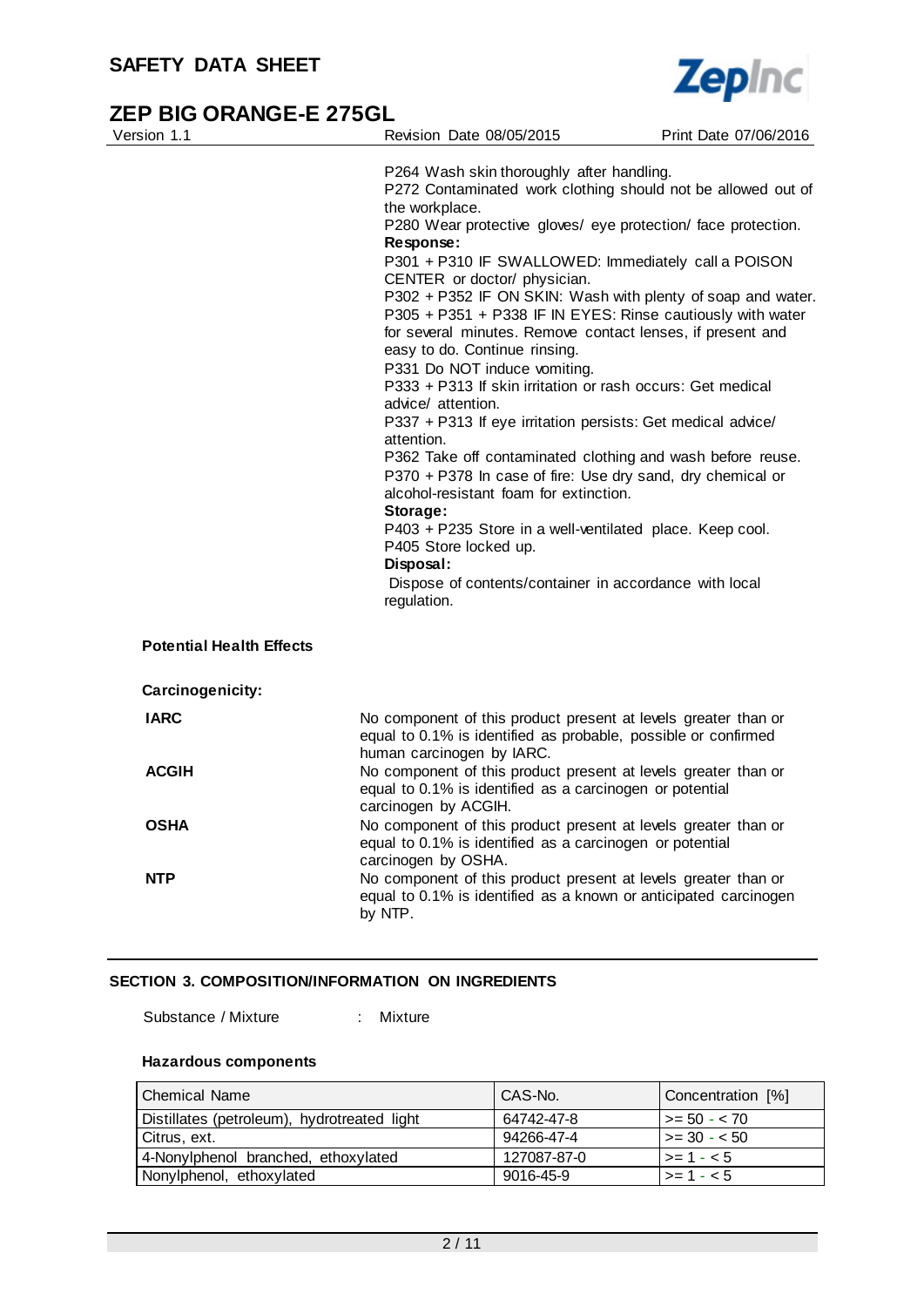

**Zepinc** 

Revision Date 08/05/2015 Print Date 07/06/2016

|  |  | <b>SECTION 4. FIRST AID MEASURES</b> |
|--|--|--------------------------------------|
|--|--|--------------------------------------|

| : Move out of dangerous area.<br>Show this safety data sheet to the doctor in attendance.<br>Symptoms of poisoning may appear several hours later.<br>Do not leave the victim unattended.                                                                                                                          |
|--------------------------------------------------------------------------------------------------------------------------------------------------------------------------------------------------------------------------------------------------------------------------------------------------------------------|
| : If unconscious place in recovery position and seek medical<br>advice.<br>If symptoms persist, call a physician.                                                                                                                                                                                                  |
| : If skin irritation persists, call a physician.<br>If on skin, rinse well with water.<br>If on clothes, remove clothes.                                                                                                                                                                                           |
| : Immediately flush eye(s) with plenty of water.<br>Remove contact lenses.<br>Protect unharmed eye.<br>Keep eye wide open while rinsing.<br>If eye irritation persists, consult a specialist.                                                                                                                      |
| : Clean mouth with water and drink afterwards plenty of water.<br>Keep respiratory tract clear.<br>Do NOT induce vomiting.<br>Do not give milk or alcoholic beverages.<br>Never give anything by mouth to an unconscious person.<br>If symptoms persist, call a physician.<br>Take victim immediately to hospital. |
|                                                                                                                                                                                                                                                                                                                    |

# **SECTION 5. FIREFIGHTING MEASURES**

| Suitable extinguishing media            | : Dry chemical<br>Water spray<br>Foam                                                                                                                                                                                                                                                                                              |
|-----------------------------------------|------------------------------------------------------------------------------------------------------------------------------------------------------------------------------------------------------------------------------------------------------------------------------------------------------------------------------------|
| Unsuitable extinguishing<br>media       | : High volume water jet                                                                                                                                                                                                                                                                                                            |
| Specific hazards during<br>firefighting | : Do not allow run-off from fire fighting to enter drains or water<br>courses.                                                                                                                                                                                                                                                     |
| Hazardous combustion<br>products        | : Carbon dioxide (CO2)<br>Carbon monoxide<br>Smoke                                                                                                                                                                                                                                                                                 |
| Specific extinguishing<br>methods       | Use extinguishing measures that are appropriate to local<br>circumstances and the surrounding environment.                                                                                                                                                                                                                         |
| Further information                     | : Fire residues and contaminated fire extinguishing water must<br>be disposed of in accordance with local regulations.<br>Collect contaminated fire extinguishing water separately. This<br>must not be discharged into drains.<br>For safety reasons in case of fire, cans should be stored<br>separately in closed containments. |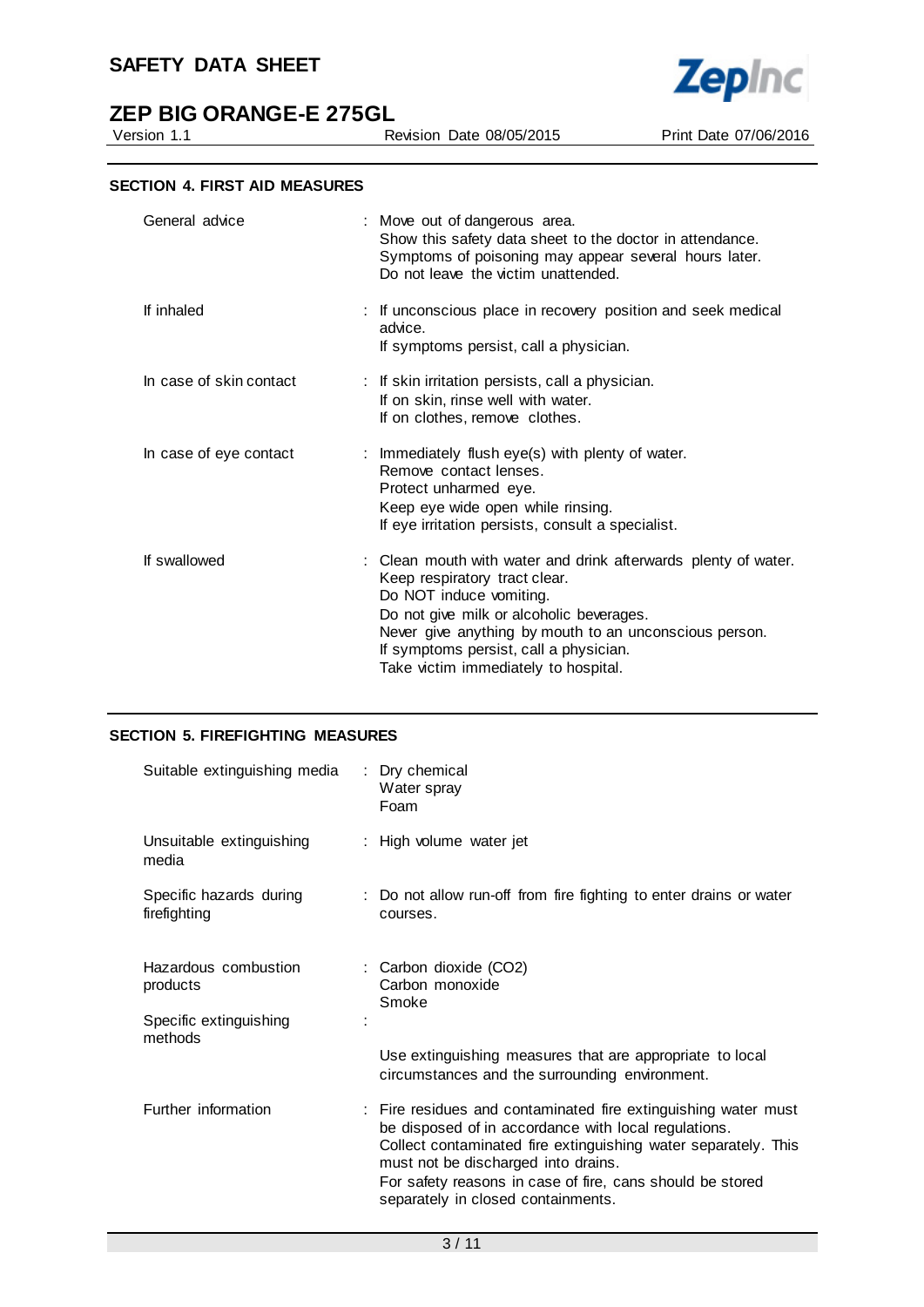

| Version 1.1                                      | Revision Date 08/05/2015                                                    | Print Date 07/06/2016 |
|--------------------------------------------------|-----------------------------------------------------------------------------|-----------------------|
|                                                  | Use a water spray to cool fully closed containers.                          |                       |
| Special protective equipment<br>for firefighters | : Wear self-contained breathing apparatus for firefighting if<br>necessary. |                       |

# **SECTION 6. ACCIDENTAL RELEASE MEASURES**

| Personal precautions,<br>protective equipment and<br>emergency procedures | : Use personal protective equipment.<br>Ensure adequate ventilation.<br>Remove all sources of ignition.<br>Evacuate personnel to safe areas.<br>Material can create slippery conditions.                                                 |
|---------------------------------------------------------------------------|------------------------------------------------------------------------------------------------------------------------------------------------------------------------------------------------------------------------------------------|
| Environmental precautions                                                 | : Prevent product from entering drains.<br>Prevent further leakage or spillage if safe to do so.<br>If the product contaminates rivers and lakes or drains inform<br>respective authorities.                                             |
| Methods and materials for<br>containment and cleaning up                  | : Keep in suitable, closed containers for disposal.<br>Clean contaminated floors and objects thoroughly while<br>observing environmental regulations.                                                                                    |
|                                                                           | Contain spillage, and then collect with non-combustible<br>absorbent material, (e.g. sand, earth, diatomaceous earth,<br>vermiculite) and place in container for disposal according to<br>local / national regulations (see section 13). |

# **SECTION 7. HANDLING AND STORAGE**

| Advice on safe handling     | : Avoid formation of aerosol.<br>Do not breathe vapours/dust.<br>Avoid exposure - obtain special instructions before use.<br>Avoid contact with skin and eyes.<br>For personal protection see section 8.<br>Smoking, eating and drinking should be prohibited in the<br>application area.<br>Provide sufficient air exchange and/or exhaust in work rooms.<br>Dispose of rinse water in accordance with local and national<br>regulations.<br>Persons susceptible to skin sensitisation problems or asthma,<br>allergies, chronic or recurrent respiratory disease should not<br>be employed in any process in which this mixture is being<br>used. |
|-----------------------------|-----------------------------------------------------------------------------------------------------------------------------------------------------------------------------------------------------------------------------------------------------------------------------------------------------------------------------------------------------------------------------------------------------------------------------------------------------------------------------------------------------------------------------------------------------------------------------------------------------------------------------------------------------|
| Conditions for safe storage | : No smoking.<br>Keep container tightly closed in a dry and well-ventilated<br>place.<br>Containers which are opened must be carefully resealed and<br>kept upright to prevent leakage.<br>Observe label precautions.<br>Electrical installations / working materials must comply with<br>the technological safety standards.                                                                                                                                                                                                                                                                                                                       |
| Materials to avoid          | : Keep away from oxidizing agents and strongly acid or alkaline                                                                                                                                                                                                                                                                                                                                                                                                                                                                                                                                                                                     |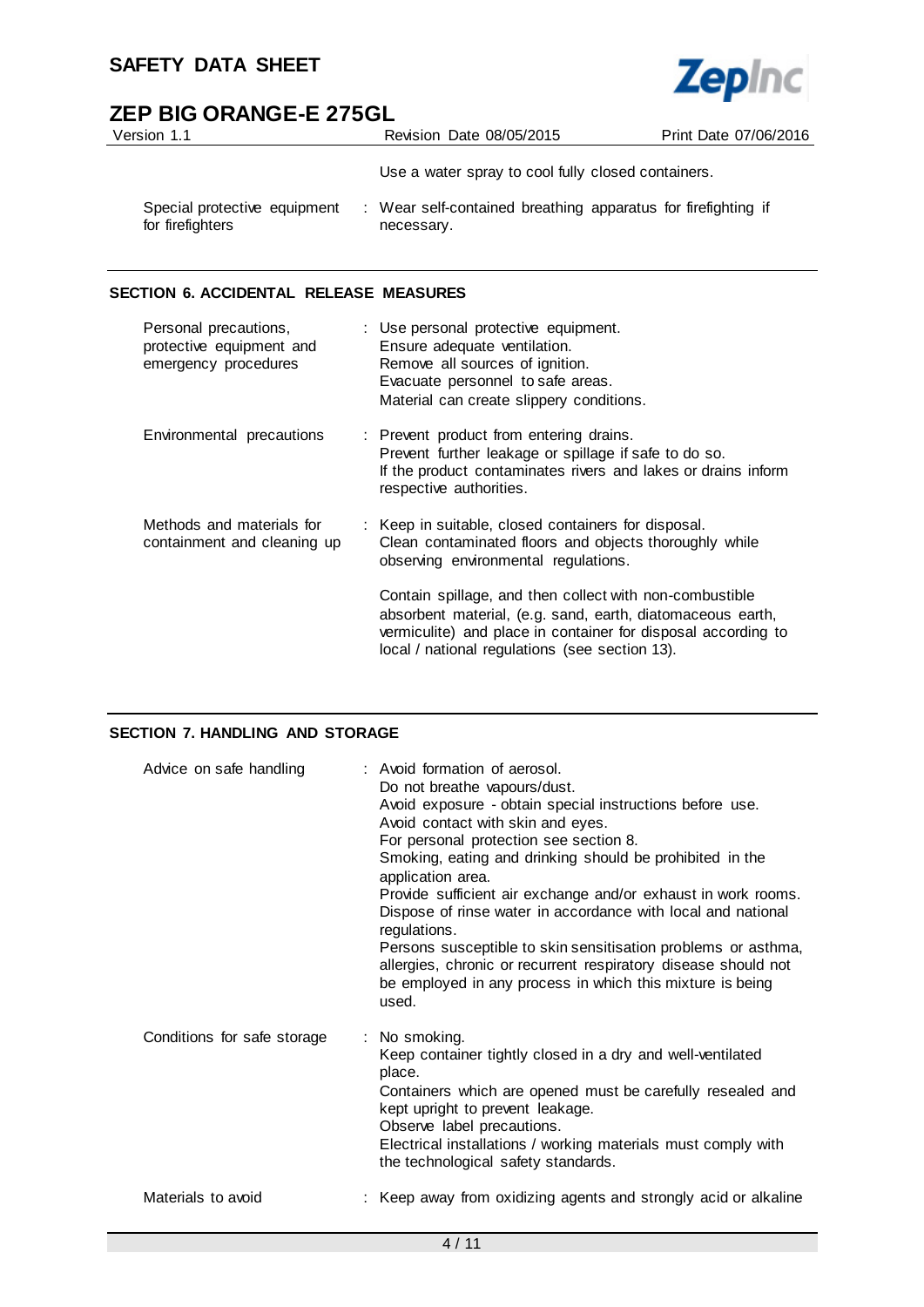

Version 1.1 Revision Date 08/05/2015 Print Date 07/06/2016

materials.

# **SECTION 8. EXPOSURE CONTROLS/PERSONAL PROTECTION**

## **Components with workplace control parameters**

| Components                                     | CAS-No.    | Value type<br>(Form of<br>exposure) | Control<br>parameters /<br>Permissible<br>concentration | <b>Basis</b>        |
|------------------------------------------------|------------|-------------------------------------|---------------------------------------------------------|---------------------|
| Distillates (petroleum),<br>hydrotreated light | 64742-47-8 | <b>TWA</b>                          | $500$ ppm<br>$2,000$ mg/m3                              | OSHA <sub>Z-1</sub> |
|                                                |            | <b>TWA</b>                          | 400 ppm<br>1,600 mg/m3                                  | <b>OSHA PO</b>      |

# **Personal protective equipment**

| Respiratory protection            | : No personal respiratory protective equipment normally<br>required.                                                                                    |
|-----------------------------------|---------------------------------------------------------------------------------------------------------------------------------------------------------|
| Hand protection<br><b>Remarks</b> | : The suitability for a specific workplace should be discussed<br>with the producers of the protective gloves.                                          |
| Eye protection                    | : Eye wash bottle with pure water<br>Tightly fitting safety goggles<br>Wear face-shield and protective suit for abnormal processing                     |
| Skin and body protection          | problems.<br>: Impervious clothing<br>Choose body protection according to the amount and<br>concentration of the dangerous substance at the work place. |
| Protective measures               | : Wear suitable protective equipment.<br>When using do not eat, drink or smoke.                                                                         |
| Hygiene measures                  | : When using do not eat or drink.<br>When using do not smoke.<br>Wash hands before breaks and at the end of workday.                                    |

# **SECTION 9. PHYSICAL AND CHEMICAL PROPERTIES**

| Appearance                   | : liquid            |
|------------------------------|---------------------|
| Colour                       | : clear, orange     |
| Odour                        | strong              |
| Odour Threshold              | ∶ No data available |
| рH                           | $: 6.5 - 7.0$       |
| Melting point/freezing point | : No data available |
| Boiling point                | : 170 °C            |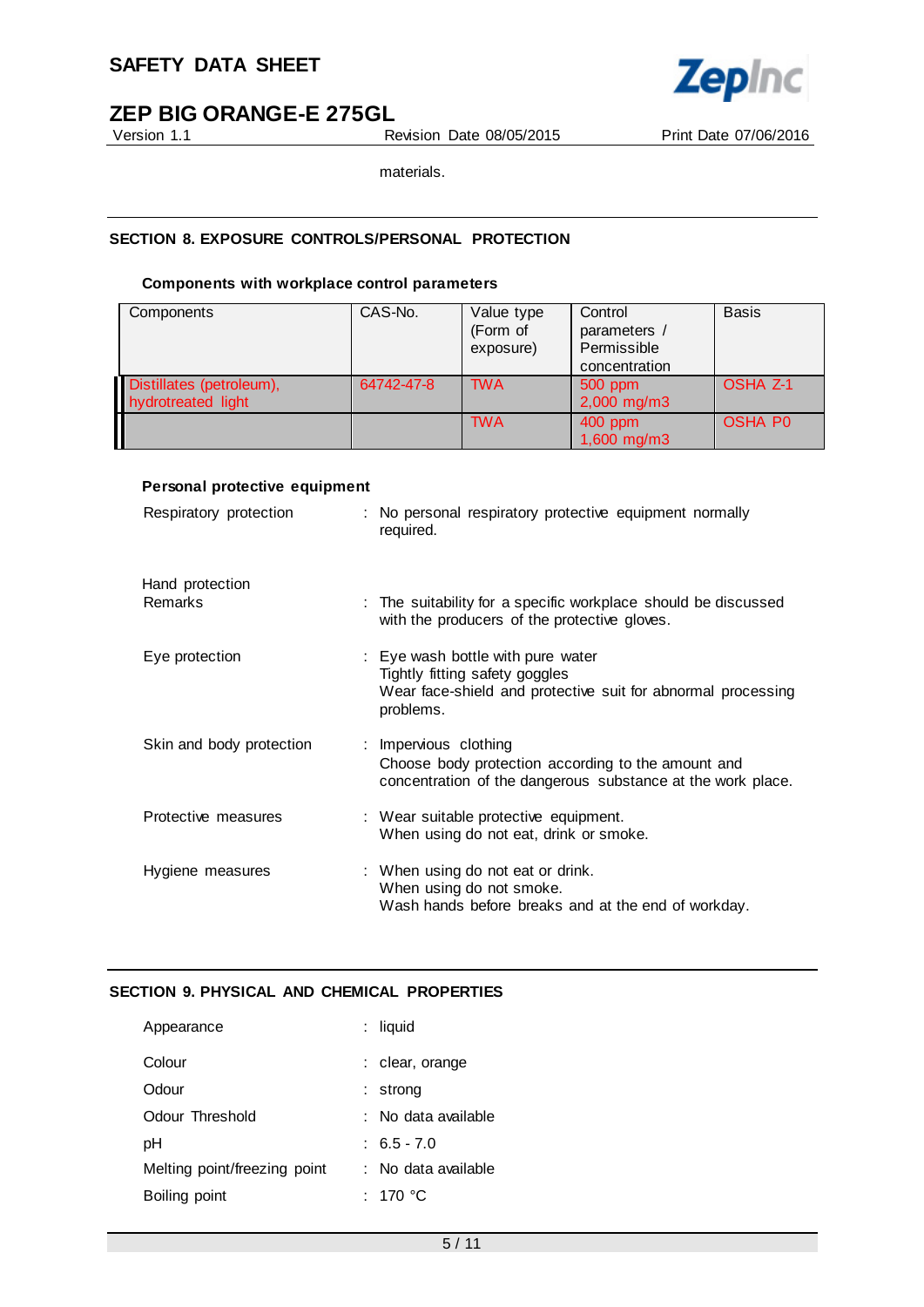# **SAFETY DATA SHEET**



# **ZEP BIG ORANGE-E 275GL**

| Version 1.1                                | Revision Date 08/05/2015        | Print Date 07/06/2016 |
|--------------------------------------------|---------------------------------|-----------------------|
| Flash point                                | : 62.8 °C<br>Method: closed cup |                       |
| Evaporation rate                           | : No data available             |                       |
| Upper explosion limit                      | : No data available             |                       |
| Lower explosion limit                      | : No data available             |                       |
| Vapour pressure                            | 1.333 hPa                       |                       |
| Relative vapour density                    | : No data available             |                       |
| Density                                    | : $0.826$ g/cm3                 |                       |
| Solubility(ies)                            |                                 |                       |
| Water solubility                           | : emulsifiable                  |                       |
| Partition coefficient: n-<br>octanol/water | : No data available             |                       |
| Auto-ignition temperature                  | : not determined                |                       |
| Thermal decomposition                      | : No data available             |                       |
| Viscosity                                  |                                 |                       |
| Viscosity, kinematic                       | : 5.3 mm2/s (20 $^{\circ}$ C)   |                       |

# **SECTION 10. STABILITY AND REACTIVITY**

| Reactivity                            | : Stable                                       |
|---------------------------------------|------------------------------------------------|
| Chemical stability                    | : Stable under normal conditions.              |
| Possibility of hazardous<br>reactions | : Vapours may form explosive mixture with air. |
| Conditions to avoid                   | : Heat, flames and sparks.                     |
| Incompatible materials                | : Strong oxidizing agents                      |
| Hazardous decomposition<br>products   | : Carbon oxides                                |

# **SECTION 11. TOXICOLOGICAL INFORMATION**

# **Acute toxicity**

| <b>Product:</b>       |                                                                           |
|-----------------------|---------------------------------------------------------------------------|
| Acute oral toxicity   | : Acute toxicity estimate : $> 5,000$ mg/kg<br>Method: Calculation method |
| Acute dermal toxicity | : Acute toxicity estimate : $> 5,000$ mg/kg<br>Method: Calculation method |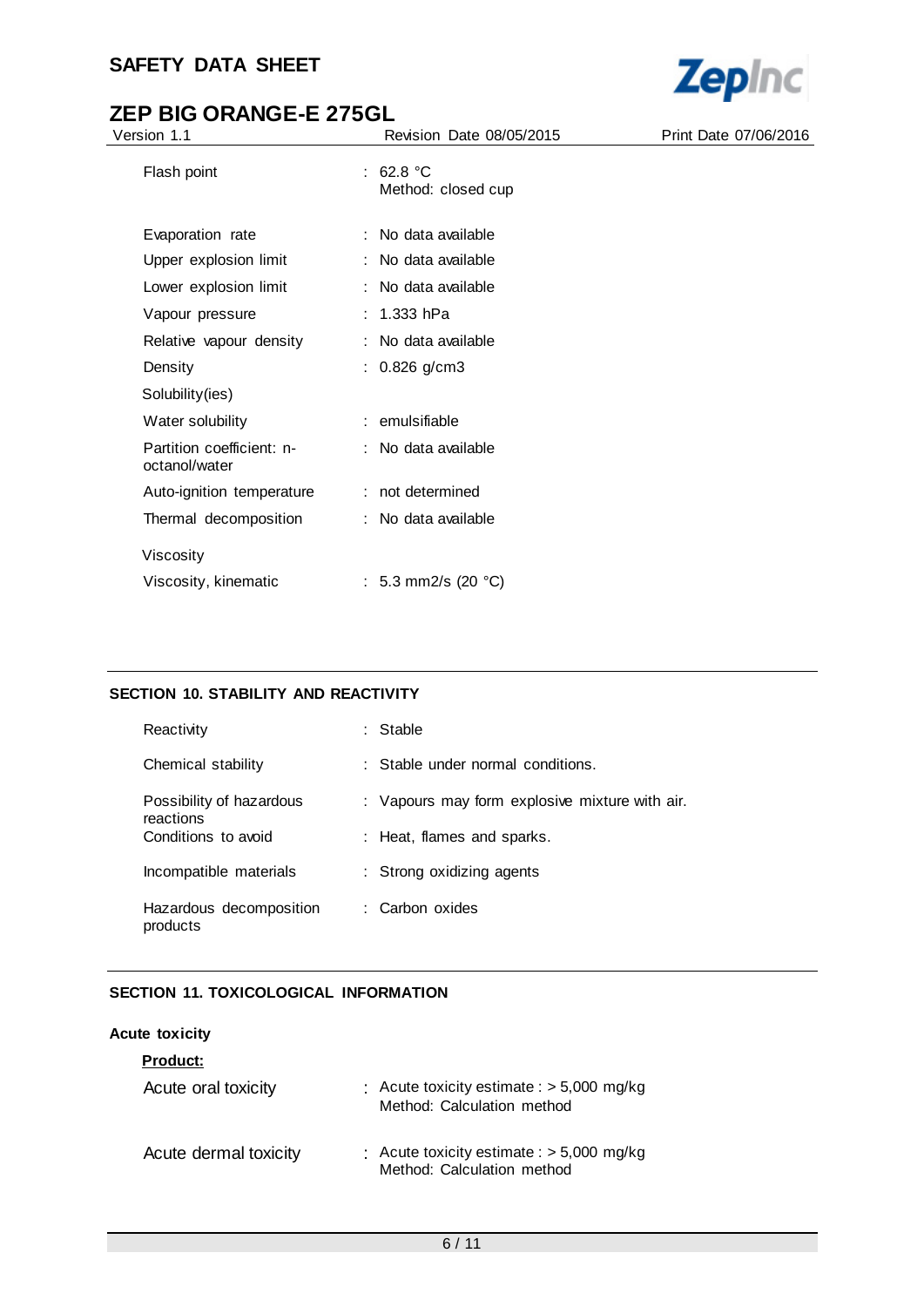

Version 1.1 Revision Date 08/05/2015 Print Date 07/06/2016

# **Components:**

# **Distillates (petroleum), hydrotreated light:**

| Acute oral toxicity                  | LD50 Rat $> 5,000$ mg/kg                    |
|--------------------------------------|---------------------------------------------|
| <b>Acute inhalation toxicity</b>     | LC50 Rat $>$ 4.6 mg/l<br>Exposure time: 6 h |
| Acute dermal toxicity                | LD50 Rat $>$ 2,000 mg/kg                    |
| 4-Nonylphenol branched, ethoxylated: |                                             |
| Acute oral toxicity                  | LD50 Rat $5,000$ mg/kg                      |
| Acute dermal toxicity                | LD50 Rabbit 2,573 mg/kg                     |

# **Skin corrosion/irritation**

# **Product:**

Remarks: May cause skin irritation and/or dermatitis.

#### **Serious eye damage/eye irritation**

#### **Product:**

Remarks: May irritate eyes.

Remarks: May cause irreversible eye damage.

# **Respiratory or skin sensitisation**

# **Product:**

Remarks: Causes sensitisation.

#### **Germ cell mutagenicity**

No data available

#### **Carcinogenicity**

No data available

#### **Reproductive toxicity**

#### No data available

**Distillates (petroleum), hydrotreated light: Citrus, ext.: 4-Nonylphenol branched, ethoxylated: Nonylphenol, ethoxylated:**

#### **STOT - single exposure**

No data available

#### **STOT - repeated exposure**

No data available

**Aspiration toxicity**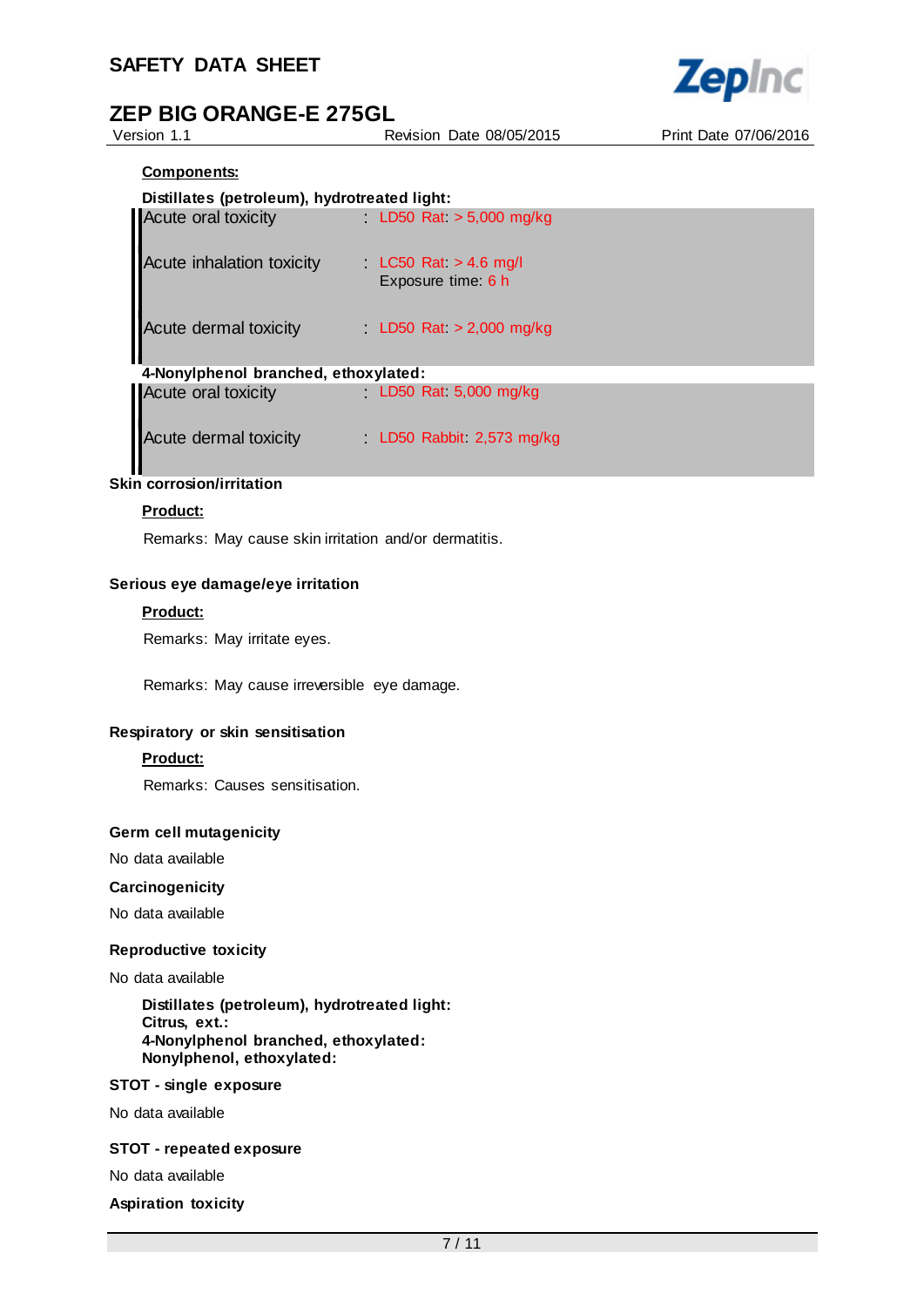# **SAFETY DATA SHEET**



Version 1.1 Revision Date 08/05/2015 Print Date 07/06/2016



No data available

## **Further information**

# **Product:**

Remarks: Solvents may degrease the skin.

# **Components:**

**Distillates (petroleum), hydrotreated light:** Remarks: No data available

# **SECTION 12. ECOLOGICAL INFORMATION**

#### **Ecotoxicity**

No data available

## **Persistence and degradability**

No data available **Bioaccumulative potential**

# **Product:**

| Partition coefficient: n-<br>octanol/water                          | : Remarks: No data available                                                                                                                                                     |
|---------------------------------------------------------------------|----------------------------------------------------------------------------------------------------------------------------------------------------------------------------------|
| <b>Mobility in soil</b>                                             |                                                                                                                                                                                  |
| No data available                                                   |                                                                                                                                                                                  |
| Other adverse effects                                               |                                                                                                                                                                                  |
| No data available<br><b>Product:</b>                                |                                                                                                                                                                                  |
| Regulation                                                          | 40 CFR Protection of Environment; Part 82 Protection of<br>Stratospheric Ozone - CAA Section 602 Class I<br>Substances                                                           |
| <b>Remarks</b>                                                      | This product neither contains, nor was manufactured<br>with a Class I or Class II ODS as defined by the U.S.<br>Clean Air Act Section 602 (40 CFR 82, Subpt. A, App.A<br>$+$ B). |
| Additional ecological<br>information                                | : An environmental hazard cannot be excluded in the<br>event of unprofessional handling or disposal., Very toxic<br>to aquatic life.                                             |
| <b>Components:</b><br>Distillates (petroleum), hydrotreated light : |                                                                                                                                                                                  |

| Additional ecological | No data available |  |
|-----------------------|-------------------|--|
| information           |                   |  |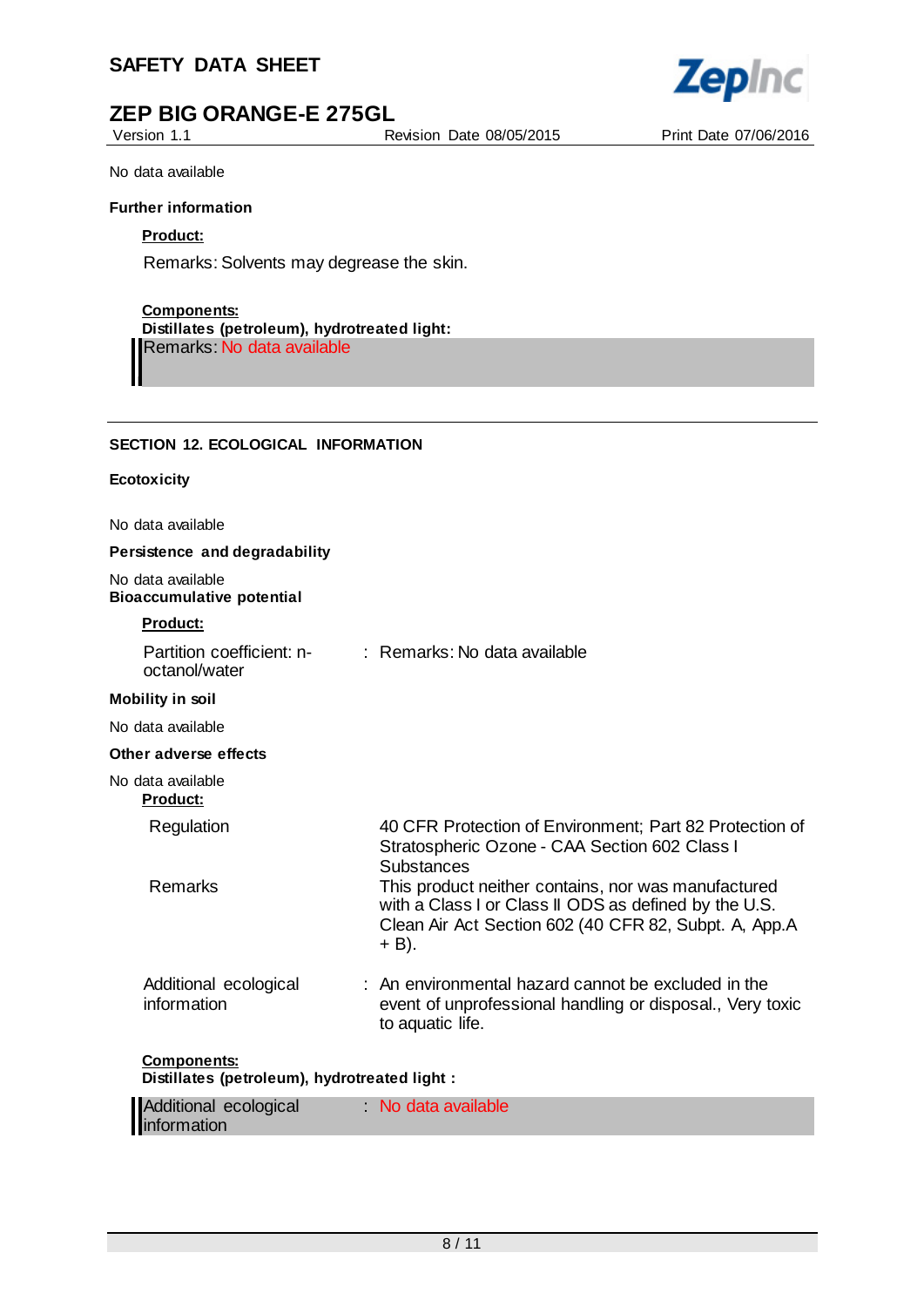# **SAFETY DATA SHEET**



Version 1.1 Revision Date 08/05/2015 Print Date 07/06/2016



#### **SECTION 13. DISPOSAL CONSIDERATIONS**

|  | Disposal methods |  |
|--|------------------|--|
|--|------------------|--|

| Waste from residues    | : Dispose of in accordance with local regulations.                                                                                                                     |
|------------------------|------------------------------------------------------------------------------------------------------------------------------------------------------------------------|
|                        | The product should not be allowed to enter drains, water<br>courses or the soil.<br>Do not contaminate ponds, waterways or ditches with<br>chemical or used container. |
| Contaminated packaging | : Empty remaining contents.<br>Dispose of as unused product.<br>Do not re-use empty containers.<br>Do not burn, or use a cutting torch on, the empty drum.             |

#### **SECTION 14. TRANSPORT INFORMATION**

Transportation Regulation: 49 CFR (USA): NA1993, COMBUSTIBLE LIQUIDS, N.O.S., (D-LIMONENE), CBL, III

Transportation Regulation: IMDG (Vessel): NOT REGULATED AS DANGEROUS GOODS OR HAZARDOUS MATERIAL

Transportation Regulation: IATA (Cargo Air): NOT REGULATED AS DANGEROUS GOODS OR HAZARDOUS MATERIAL

Transportation Regulation: IATA (Passenger Air): NOT REGULATED AS DANGEROUS GOODS OR HAZARDOUS MATERIAL

Transportation Regulation: TDG (Canada): NOT REGULATED AS DANGEROUS GOODS OR HAZARDOUS MATERIAL

#### SECTION 15. REGULATORY INFORMATION

#### **EPCRA - Emergency Planning and Community Right-to-Know Act**

#### **CERCLA Reportable Quantity**

This material does not contain any components with a CERCLA RQ.

#### **SARA 304 Extremely Hazardous Substances Reportable Quantity**

This material does not contain any components with a section 304 EHS RQ.

| SARA 311/312 Hazards | : Fire Hazard<br>Acute Health Hazard                                                                         |
|----------------------|--------------------------------------------------------------------------------------------------------------|
| <b>SARA 302</b>      | : No chemicals in this material are subject to the reporting<br>requirements of SARA Title III, Section 302. |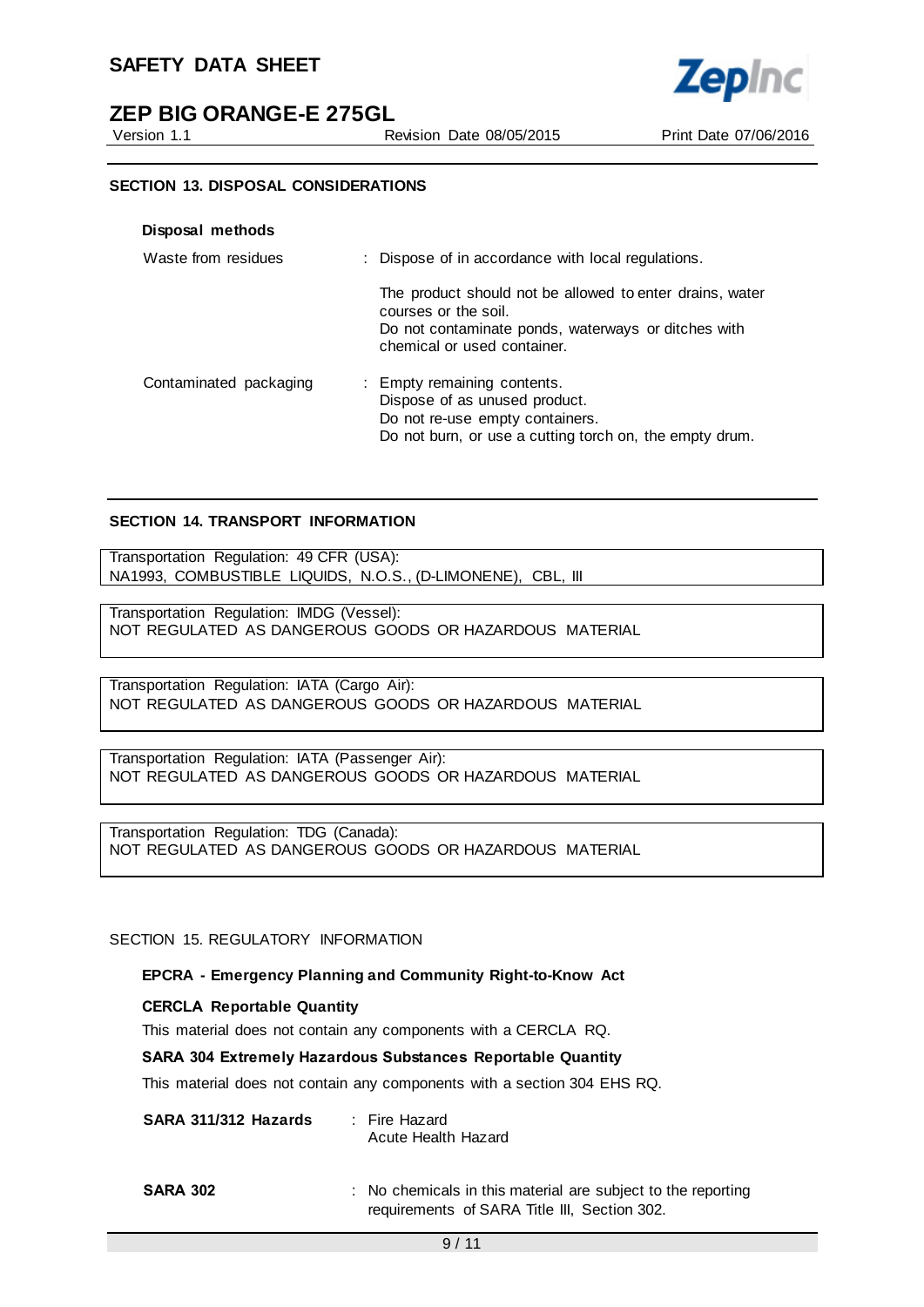| Version 1.1                                                                              | Revision Date 08/05/2015                                                                                                                                                                                                                    | Print Date 07/06/2016                                                                                                                                                                     |  |
|------------------------------------------------------------------------------------------|---------------------------------------------------------------------------------------------------------------------------------------------------------------------------------------------------------------------------------------------|-------------------------------------------------------------------------------------------------------------------------------------------------------------------------------------------|--|
| <b>SARA 313</b>                                                                          |                                                                                                                                                                                                                                             | : This material does not contain any chemical components with<br>known CAS numbers that exceed the threshold (De Minimis)<br>reporting levels established by SARA Title III, Section 313. |  |
| California Prop 65                                                                       | reproductive harm.                                                                                                                                                                                                                          | This product does not contain any chemicals known to State of<br>California to cause cancer, birth defects, or any other                                                                  |  |
|                                                                                          | The components of this product are reported in the following inventories:                                                                                                                                                                   |                                                                                                                                                                                           |  |
| <b>TSCA</b><br><b>DSL</b><br><b>AICS</b><br><b>NZIOC</b><br><b>PICCS</b><br><b>IECSC</b> | On TSCA Inventory<br>All components of this product are on the Canadian DSL<br>Not in compliance with the inventory<br>Not in compliance with the inventory<br>Not in compliance with the inventory<br>Not in compliance with the inventory |                                                                                                                                                                                           |  |
| <b>I A</b>                                                                               | 1.11                                                                                                                                                                                                                                        |                                                                                                                                                                                           |  |

**Zepinc** 

**Inventory Acronym and Validity Area Legend:**

AICS (Australia), DSL (Canada), IECSC (China), REACH (European Union), ENCS (Japan), ISHL (Japan), KECI (Korea), NZIoC (New Zealand), PICCS (Philippines), TCSI (Taiwan), TSCA (USA)

## **SECTION 16. OTHER INFORMATION**

#### **Further information**



## OSHA GHS Label Information:

| Hazard pictograms        |                                                                                                                                                                                                                                                                                                                |
|--------------------------|----------------------------------------------------------------------------------------------------------------------------------------------------------------------------------------------------------------------------------------------------------------------------------------------------------------|
| Signal w ord             | Danger:                                                                                                                                                                                                                                                                                                        |
| <b>Hazard statements</b> | Combustible liquid. May be fatal if sw allowed and enters airways. Causes skin irritation.                                                                                                                                                                                                                     |
|                          | May cause an allergic skin reaction. Causes serious eye irritation.                                                                                                                                                                                                                                            |
| Precautionary statements |                                                                                                                                                                                                                                                                                                                |
|                          | Prevention: Keep aw ay from heat/sparks/open flames/hot surfaces. No smoking. Avoid<br>breathing dust/fume/gas/mist/vapours/spray. Wash skin thoroughly after handling.<br>Contaminated w ork clothing should not be allow ed out of the w orkplace. Wear<br>protective gloves/eye protection/face protection. |